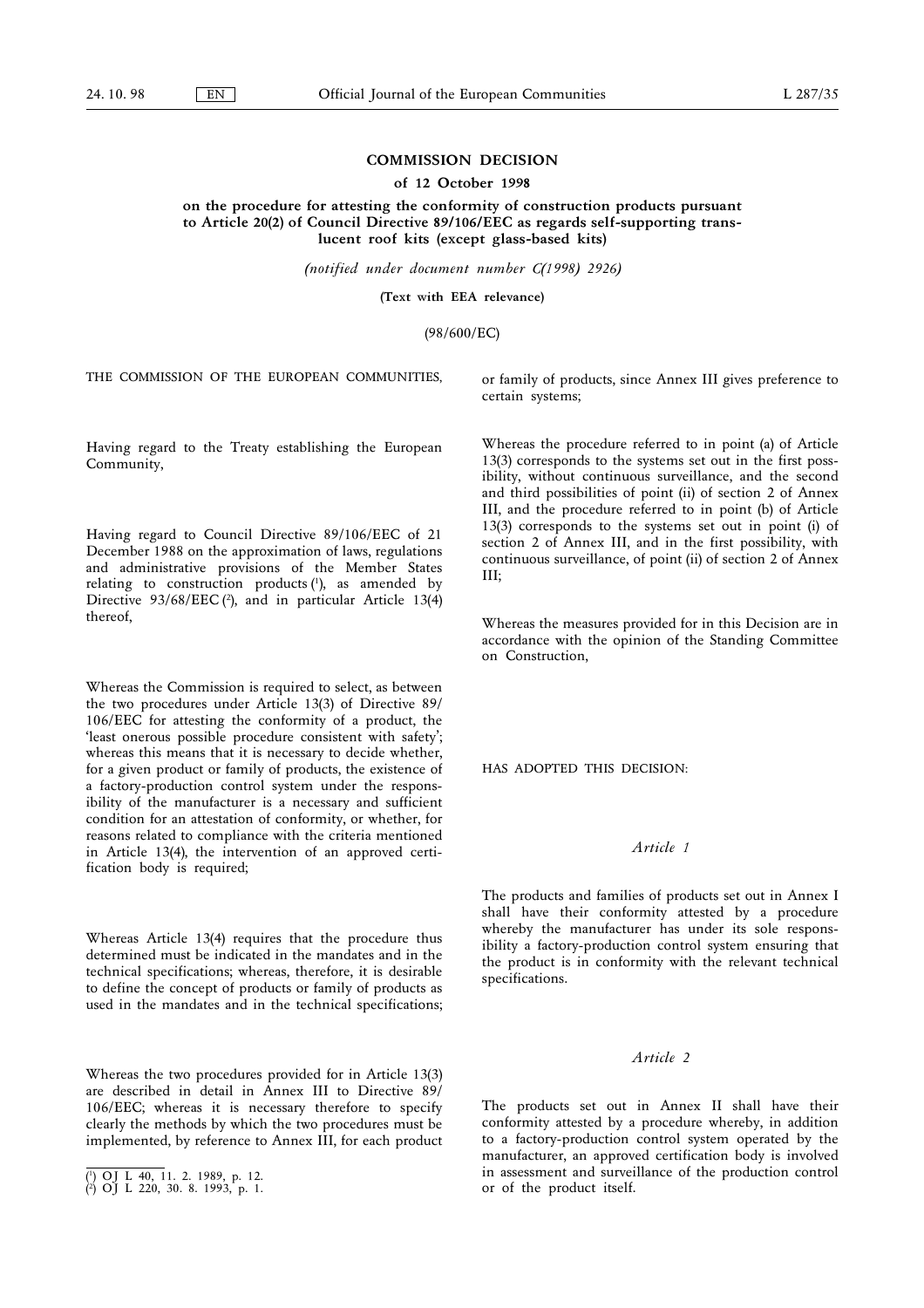# Article 3

The procedure for attesting conformity as set out in Annex III shall be indicated in mandates for guidelines for European technical approvals.

# Article 4

This Decision is addressed to the Member States.

Done at Brussels, 12 October 1998.

For the Commission Martin BANGEMANN Member of the Commission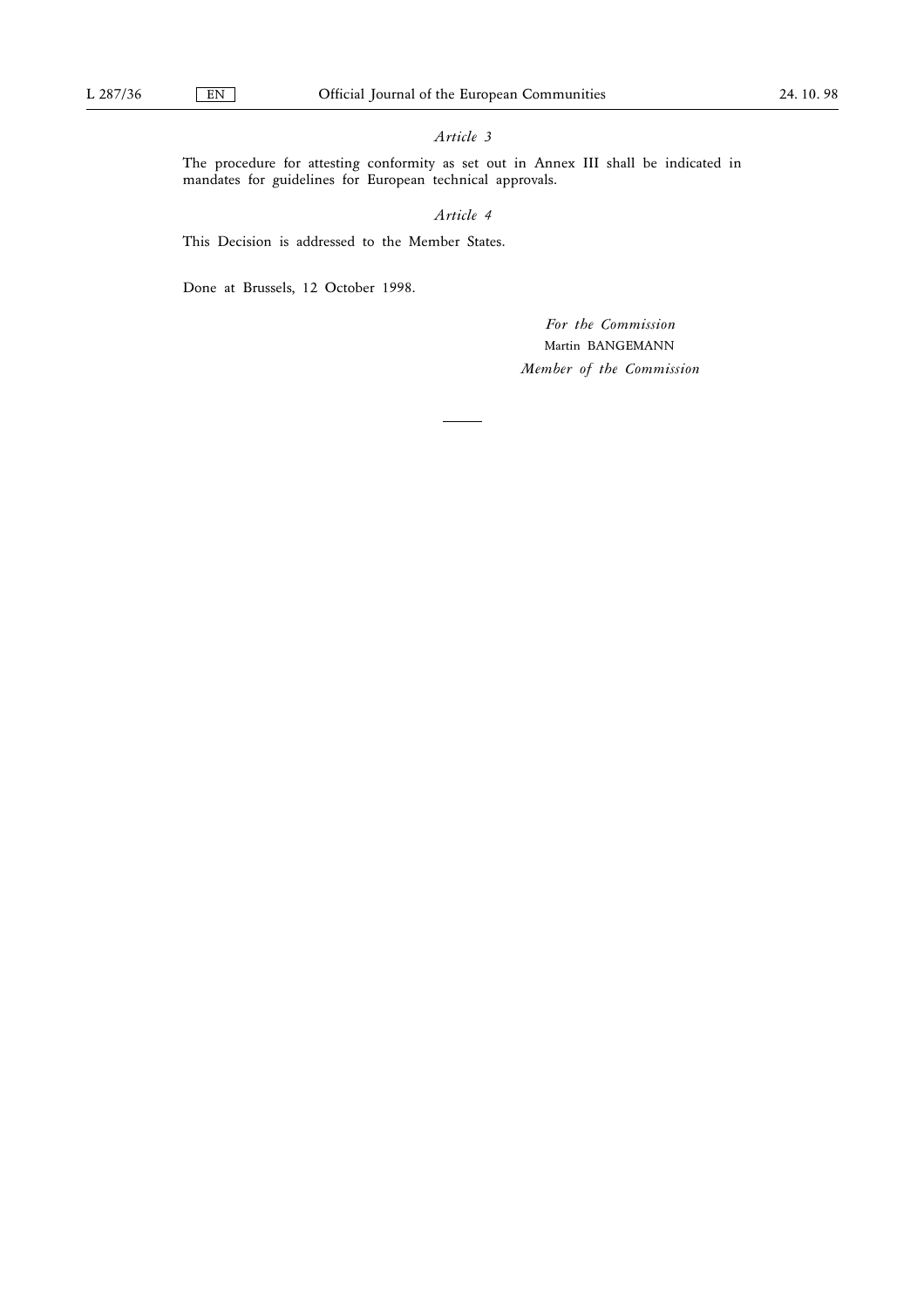## ANNEX I

## Self-supporting translucent roof kits (except glass-based kits)

For all uses, excluding those subject to reaction to fire regulations for products made of materials falling into classes  $A(1)$ ,  $B(1)$ ,  $C(1)$ .

# ANNEX II

## Self-supporting translucent roof kits (except glass-based kits)

For uses subject to reaction to fire regulations for products made of materials falling into classes A (1),  $B(1), C(1).$ 

<sup>(1)</sup> Materials for which the reaction to fire performance is susceptible to change during production (in general, those subject to chemical modification, e.g. fire retardants, or where changes of composition may lead to cha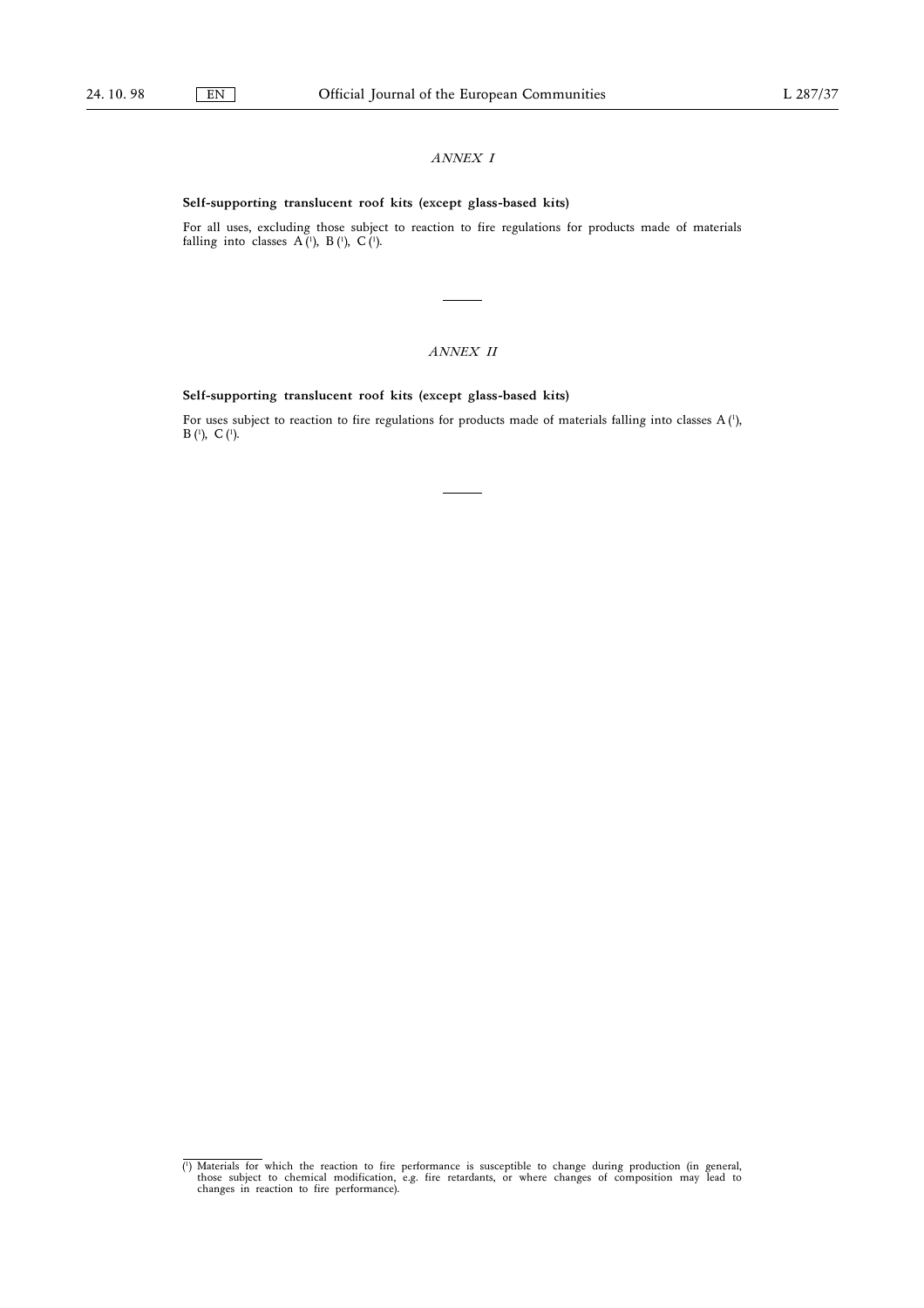## ANNEX III

Note: For kits having more than one of the intended uses specified in the following families, the tasks for the approved body, derived from the relevant systems of attestation of conformity, are cumulative.

#### PRODUCT FAMILY

## SELF-SUPPORTING TRANSLUCENT ROOF KITS (EXCEPT GLASS-BASED KITS) (1/3)

#### 1. Systems of attestation of conformity

For the product(s) and intended use(s) listed below, EOTA is requested to specify the following system(s) of attestation of conformity in the relevant guideline for European technical approvals:

| Product(s)                                                         | Intended use(s)                    | Level(s)<br>or<br>class(es) | Attestation<br>of<br>conformity<br>system(s) |
|--------------------------------------------------------------------|------------------------------------|-----------------------------|----------------------------------------------|
| Self-supporting translucent roof<br>kits (except glass-based kits) | For use in roofs and roof finishes |                             |                                              |
| System 3: See CPD Annex III (2)(ii), second possibility.           |                                    |                             |                                              |

## 2. Conditions to be applied by EOTA on the specifications of the attestation of conformity system

The specification for the system should be such that it can be implemented even where performance does not need to be determined for a certain characteristic, because at least one Member State has no legal requirement at all for such a characteristic (see Article 2(1) of the CPD and, where applicable, clause 1.2.3 of the interpretative documents). In those cases the verification of such a characteristic must not be imposed on the manufacturer if he does not wish to declare the performance of the product in that respect.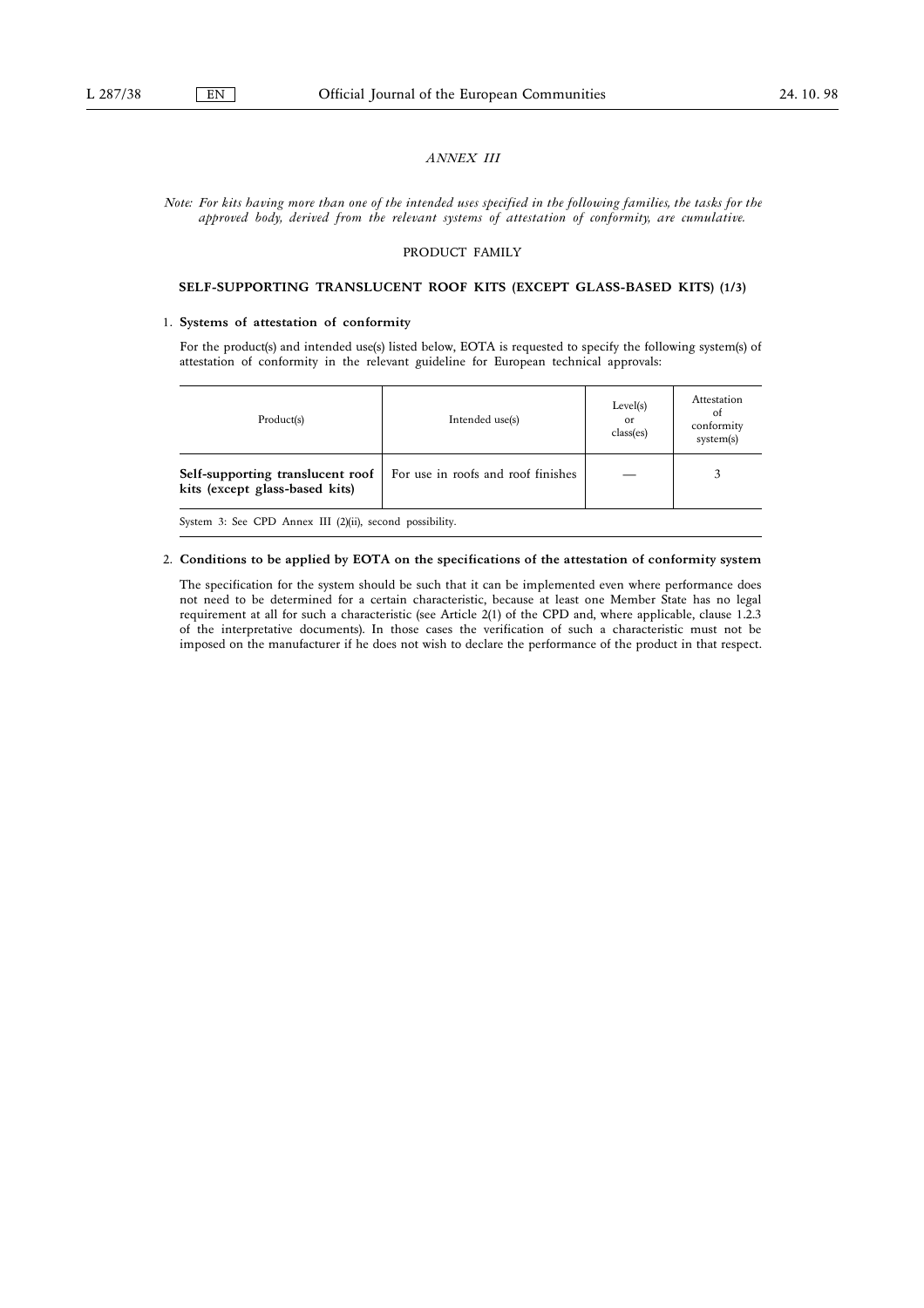#### PRODUCT FAMILY

## SELF-SUPPORTING TRANSLUCENT ROOF KITS (EXCEPT GLASS-BASED KITS) (2/3)

#### 1. Systems of attestation of conformity

For the product(s) and intended use(s) listed below, EOTA is requested to specify the following system(s) of attestation of conformity in the relevant guideline for European technical approvals:

| Product(s)                                                                 | Intended use(s)                                                   | Level(s)<br><sub>or</sub><br>class(es)                                              | Attestation<br>ot<br>conformity<br>system(s) |
|----------------------------------------------------------------------------|-------------------------------------------------------------------|-------------------------------------------------------------------------------------|----------------------------------------------|
| Self-supporting<br>translu-<br>cent roof kits (except<br>glass-based kits) | For uses subject to external<br>fire performance regula-<br>tions | Products requiring testing<br>Products 'deemed to satisfy'<br>without testing $(1)$ |                                              |

System 3: See CPD Annex III (2)(ii), second possibility.

System 4: See CPD Annex III  $(2)(ii)$ , third possibility.

( 1 ) To be confirmed in discussions with the Fire Regulators Group.

## 2. Conditions to be applied by EOTA on the specifications of the attestation of conformity system

The specification for the system should be such that it can be implemented even where performance does not need to be determined for a certain characteristic, because at least one Member State has no legal requirement at all for such a characteristic (see Article 2(1) of the CPD and, where applicable, clause 1.2.3 of the interpretative documents). In those cases the verification of such a characteristic must not be imposed on the manufacturer if he does not wish to declare the performance of the product in that respect.